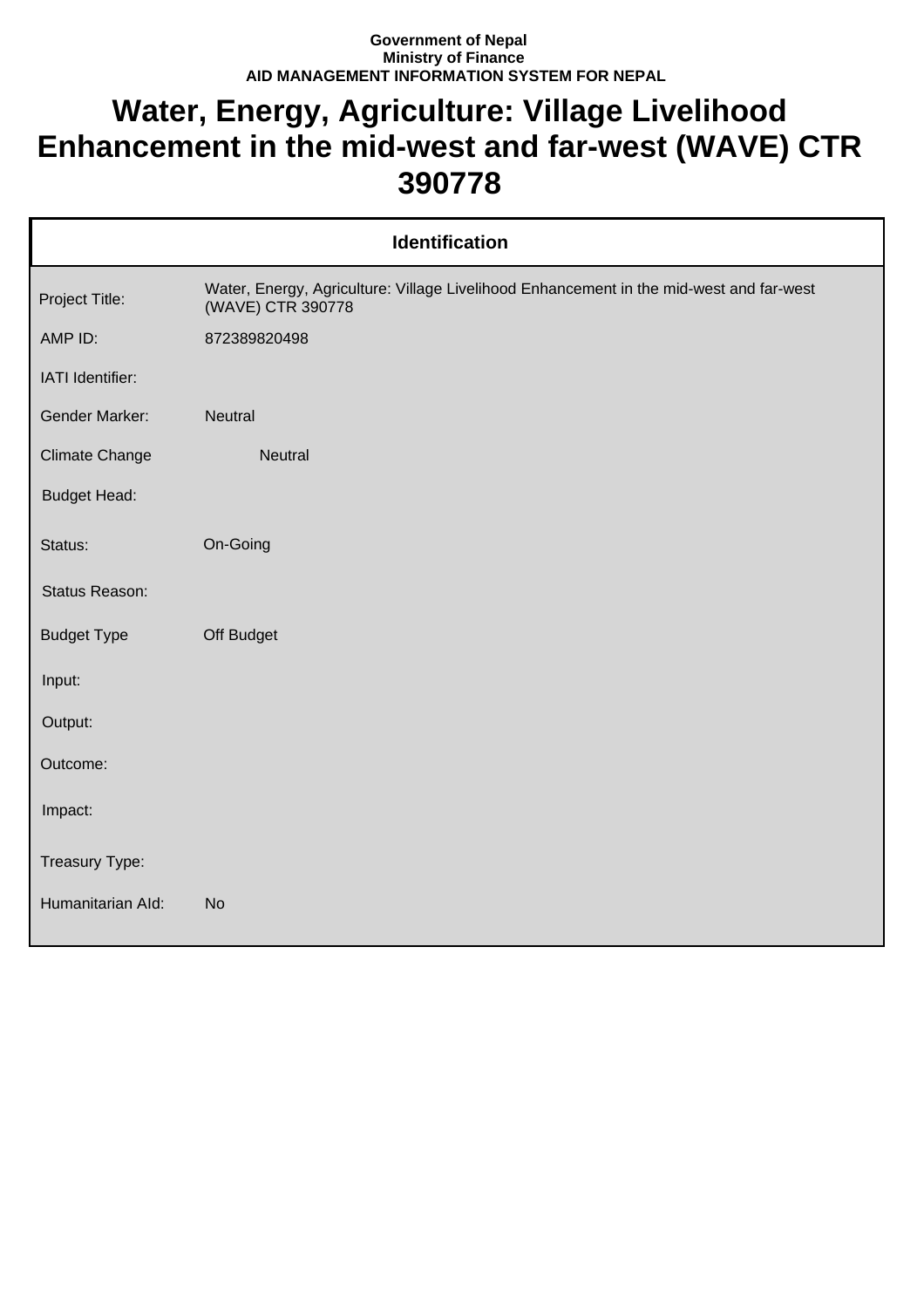| Location     |            |
|--------------|------------|
| Location     | Percentage |
| <b>NEPAL</b> | 100.0%     |

| <b>National Plan</b>                                                                          |            |  |
|-----------------------------------------------------------------------------------------------|------------|--|
| Program                                                                                       | Percentage |  |
| [Water Resources] [Infrastructure Development Policy] [National Development Plan<br>$(NDP)$ ] | 100.0%     |  |

| <b>Sector</b>                                                          |            |
|------------------------------------------------------------------------|------------|
| Sector                                                                 | Percentage |
| Nepal Sector Classification WATER AND ENERGY COMMISSION SECRETARIATS 0 | 100.0%     |

| <b>Implementing/Executing Agency</b>                   |        |  |
|--------------------------------------------------------|--------|--|
| <b>Implementing Agency</b>                             |        |  |
| <b>INGOs</b>                                           | 100.0% |  |
| <b>Executing Agency</b>                                |        |  |
| European Union                                         | 100.0% |  |
| <b>Responsible Organization</b>                        |        |  |
| Ministry of Federal Affairs and General Administration | 100.0% |  |
| Donor                                                  |        |  |
| European Union                                         | 0.0%   |  |

| <b>Funding</b>             |                       |                    |                               |            |                     |
|----------------------------|-----------------------|--------------------|-------------------------------|------------|---------------------|
|                            |                       |                    |                               |            |                     |
| Transaction<br>Date        | Type of<br>Assistance | Mode of<br>Payment | Post Earthquake<br>Assistance | Commitment | <b>Disbursement</b> |
| <b>European Union</b>      |                       |                    |                               |            |                     |
| <b>UNDISBURSED BALANCE</b> |                       |                    | null                          |            |                     |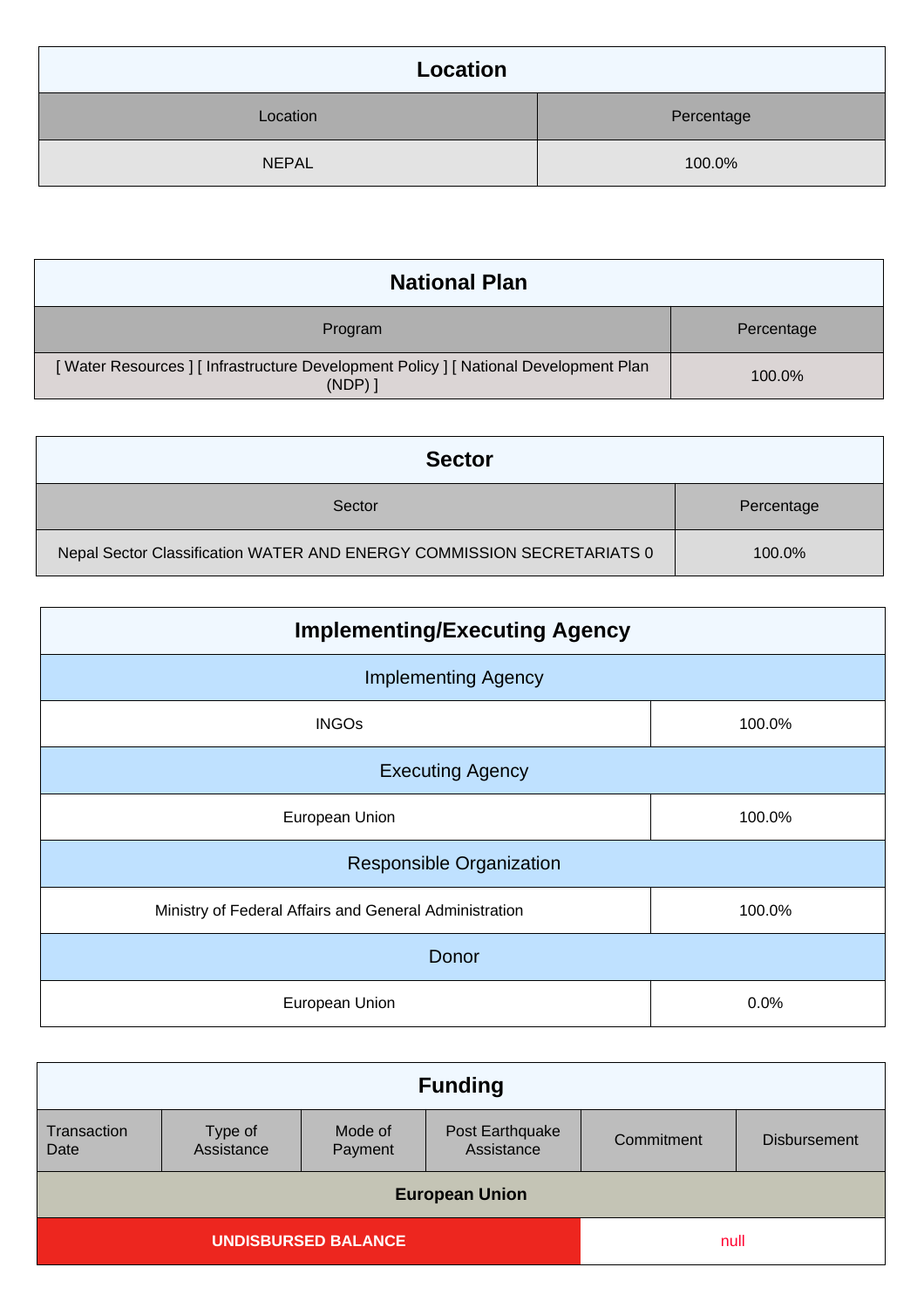| Transaction<br>Date        | Type of<br>Assistance | Mode of<br>Payment     | Post Earthquake<br>Assistance | Commitment | <b>Disbursement</b> |
|----------------------------|-----------------------|------------------------|-------------------------------|------------|---------------------|
|                            |                       |                        | <b>Actual</b>                 |            |                     |
| 12/14/2017                 | <b>Grant Aid</b>      | <b>Direct Payment</b>  | No                            | 23,472,000 | O                   |
| 12/27/2017                 | Grant Aid             | <b>Direct Payment</b>  | No                            | O          | 7,076,241           |
| 11/15/2019                 | Grant Aid             | <b>Direct Payment</b>  | No                            | 0          | 5,154,960           |
| 2/25/2020                  | Grant Aid             | <b>Direct Payment</b>  | No                            | Ю          | 2,522,640           |
| 10/12/2020                 | Grant Aid             | <b>Direct Payment</b>  | No                            | 0          | 5,516,904           |
| 3/17/2021                  | Grant Aid             | <b>Direct Payment</b>  | No                            | 0          | 2,193,600           |
| <b>Total</b>               |                       |                        | 23,472,000                    | 22,464,345 |                     |
|                            |                       | Total (European Union) |                               | 23,472,000 | 22,464,345          |
| <b>UNDISBURSED BALANCE</b> |                       |                        | 1,007,655                     |            |                     |

| <b>Progress Achieved</b>       |  |
|--------------------------------|--|
| Progress Achieved:             |  |
| Key Problems:                  |  |
| Steps Taken to Solve Problems: |  |